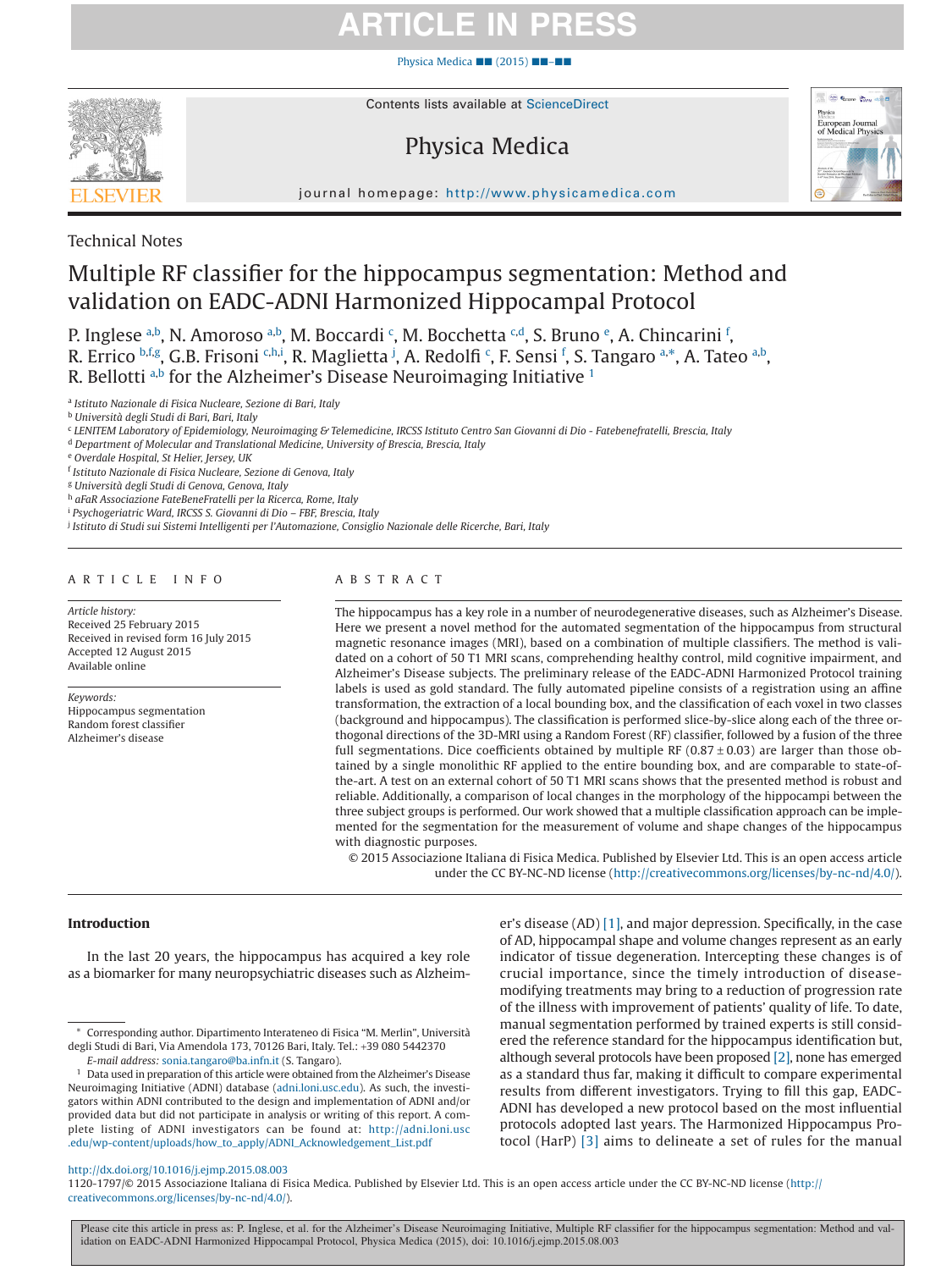### 2 *P. Inglese et al./Physica Medica* ■■ *(2015)* ■■*–*■■

segmentation of the hippocampus that could be shared among the different research teams. However, manual segmentation can be extremely time consuming, and is therefore impractical for largescale studies. In light of this, in the last decade, a great effort has been devoted to the development of automatic segmentation techniques showing good predictive performance and reasonable computational times. Among automatic segmentation methods, notable results have been achieved by pattern recognition models, deformable shapes, and multi-atlas label fusion.

In machine-learning domain, frequently real problems involve building large complex models. In these cases, one of the suggested approaches is defining a set of simple models that can easily catch the local properties of data. Multiple classification, which is based on this idea, has been widely used for automatic learning and pattern recognition tasks, showing an improvement of detection performance over single monolithic classifiers. As an example, we may cite widely adopted methods, like "ensembles" (e.g. Random Forest, AdaBoost), are based on simple base learners that perform the same task on different subsets of samples or features. A general idea is that the base learner should provide good performance and a sufficient level of diversity [\[4\],](#page-6-3) so that coincident errors can be reduced.

In our work, a modular approach was adopted defining three sets of complementary base learners, each of them specialized in segmenting each slice of the 3D MRI scan along its three principal directions. Thereafter, the three full 3D segmentations were combined using a majority voting approach in order to avoid complexities that could reduce the generality of the method [\[5\].](#page-6-4)

Several examples of applications of multiple classifiers to medical imaging have already been reported in the literature. An approach based on fusion of best performing classifiers to detect breast lesions from Dynamic Contrast-Enhanced MRI (DCE-MRI) scans was proposed in [\[6\].](#page-6-5) Other methods are based on fusion of different/ complementary feature set classifiers [\[7,8\].](#page-6-6) However, the literature lacks examples of multiple classifiers applied to the brain parcelization. The method presented here is similar to [\[9\],](#page-6-7) where a set of Adaboost classifiers fused with a majority voting rule is applied to human organ localization in 3D Computed Tomography (CT) images. The distinctive feature of our work lies in the extraction of the shape of the sub-cortical region of interest, performing a segmentation of the hippocampal region.

### **Materials and methods**

All 3D MRI scans were obtained from the ADNI database [\(https://](https://ida.loni.usc.edu) [ida.loni.usc.edu\)](https://ida.loni.usc.edu), together with the manual segmentations from the preliminary release [\[10\]](#page-6-8) of EADC-ADNI Harmonized Protocol (HarP) training labels, available at [http://www.hippocampal-protocol.net/](http://www.hippocampal-protocol.net/SOPs/labels.php) [SOPs/labels.php.](http://www.hippocampal-protocol.net/SOPs/labels.php) HarP has been developed by the major international experts of hippocampal tracing in AD, with the aim of harmonizing the available protocols for manual tracing of the hippocampus in order to create a standard shared protocol.

Two subject cohorts were used in our experiments. To tune the classifiers' parameters and evaluate their performance, we used the first cohort (D1), consisting of 50 3D MRI scans (14 normal control (NC), 17 mild cognitive impairment (MCI), and 19 Alzheimer's Disease (AD) subjects) with age in the range of 60–89 years. A second independent cohort (D2) consisting of 50 3D MRI scans (15 NC, 17 MCI, 18 AD) with age in the range of 61–90 was only used to test the classifiers' performance. D2 images were not used during the training phase.

# *MRI scans alignment and ROI extraction*

The MRI scans were aligned through an affine (12 degrees of freedom) transformation, using the Insight Segmentation and Registration Toolkit [\(http://www.itk.org/\)](http://www.itk.org/). A shape based presegmentation of the hippocampus was then performed (FAPoD) [\[11\]](#page-6-9) to identify a smaller region of interest encased by a bounding box  $(50 \times 60 \times 60$  voxels). The latter procedure aimed to decrease the data dimensionality and consequently the computational time.

### *Feature extraction*

After MRI scans alignment, a set of about 300 features associated to each voxel was computed [\[12,13\].](#page-6-10) These consisted of: intensity, gradients, co-occurrence based Haralick features computed along the directions 0°, 45°, 90°, 135°, 1D, 2D, and 3D Haarlike features, mean filters, and variance filters. All the features were computed using a neighborhood kernel centered in the voxel and with size varying from  $3 \times 3 \times 3$  to  $9 \times 9 \times 9$  voxels.

#### *Automated hippocampal segmentation*

In this section we give a description of the proposed multiple classifier method for the automatic segmentation of the hippocampus. RF [\[14\]](#page-6-11) was selected as base learner for its robustness to noise and overfitting. Furthermore, manual feature selection was avoided since RF was able to perform it intrinsically. The 3D ROI was first split into 1-voxel thick slices along the three orthogonal directions *x*, *y*, and *z* corresponding to the axial, coronal, and sagittal directions, respectively. In this way, each group of orthogonal slices was processed independently.

From the training images, we defined the training voxels for the RF classifier as a mask-filtered subset of each slice. Specifically, we took the area of the slice containing the hippocampus and dilated it by a  $\delta \times \delta$  voxel sized square kernel, inclusive of background voxels in the neighborhood of the hippocampus boundaries. In addition, each RF classifier required tuning of two parameters: number *t* of trees and minimum number *l* of observation per leaf. Successively, the classifiers were applied to the test image slices along the corresponding direction *k*, on which a different filtering mask was applied. This was defined as the union of hippocampal regions in the training slices. Since MRI scans were aligned during the registration, we could assume that this region included the hippocampal region of test images.

The final segmentation of the hippocampus was obtained applying a majority voting rule to the union of the three binary segmentations (one for each direction). A graphical scheme of the algorithm as it worked along the direction *x* is shown in [Fig. 1.](#page-2-0)

# *Evaluation metrics*

The accuracy of the hippocampus automatic segmentation was evaluated by measuring a set of standard metrics. Error, precision, recall, and Dice's similarity coefficient (DSC) are defined as follows:

$$
Error = \frac{FP + FN}{TP + TN + FP + FN}
$$
 (1)

$$
Precision = \frac{TP}{TP + FP}
$$
 (2)

<span id="page-1-0"></span>
$$
Recall = \frac{TP}{TP + FN}
$$
 (3)

$$
DSC = \frac{2TP}{2TP + FP + FN}.
$$
\n(4)

where true positives (TP), true negatives (TN), false positives (FP), and false negatives (FN) are the confusion matrix elements.

Each of these metrics is sensitive to one or more components of the confusion matrix, hence classifier performance should be evaluated jointly with the metrics outcomes. In particular, error rate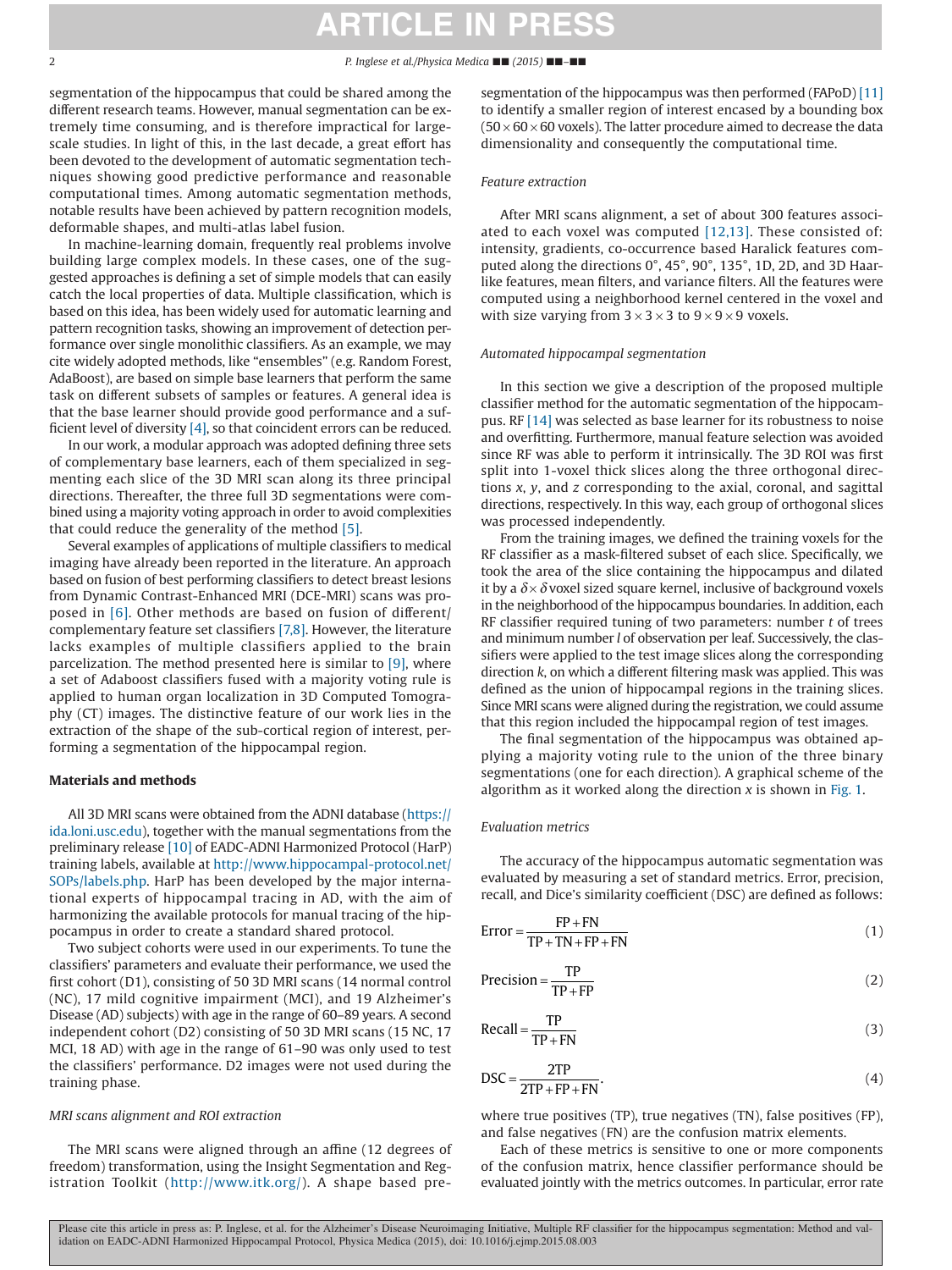*P. Inglese et al./Physica Medica* ■■ *(2015)* ■■*–*■■ 3

<span id="page-2-0"></span>



filtered training images

Figure 1. A diagram of the segmentation procedure for the MRI slices taken along the *x* direction. The MRI scans dataset (a) is split into two sets of images corresponding to the training and test set, respectively. All the planes along the *x* axis are separated (b)(f) and each plane number is classified separately. A filtering mask obtained dilating the hippocampal mask (c) is applied to all the training slices (d) which then are used to build an RF classifier (e). The dilated union of all the training hippocampal masks (g) is used to filter the test slices (h). The procedure is repeated for the other two directions and thereafter the three 3D segmentations are fused with a majority vote procedure.

may be underestimated when the test set is very imbalanced. DSC represents a measure of the agreement between automated and manual segmentation. Precision and recall are more sensitive to FP and FN, respectively, and provide a measure of the most frequently mislabeled class.

# *Local atrophy mapping*

The local shape differences between the hippocampi of the three groups were analyzed through the SPHARM-MAT toolbox for Matlab<sup>1</sup>. This method allows, through an implicit description of 3D objects, a study of morphological correspondences. First, binary hippocam-

pal segmentation was converted to a parameterized surface mesh with a 'Topology fix' (connectivity =  $(6 +, 18)$ , epsilon = 1.5). Thereafter, hippocampal shapes were aligned establishing a correspondence among all the surfaces using a first-order ellipsoid (FOE) algorithm. To assess local differences among the surfaces of the three subject groups, a vertex-by-vertex t-test was performed on the surface manifold and the significance maps of T-values were computed.

# **Results**

# *Performance evaluation*

 $(b)$ 

images

slice x

<span id="page-2-1"></span>The model validation was performed with a 10-fold cross val<sup>1</sup> <http://imaging.indyrad.iupui.edu/projects/SPHARM/> **11 and 10 and 10 and 10 and 10 and 10 and 10 and 10 and 10 and 10 and 10 and 10 and 10 and 10 and 10 and 10 and 10 and 10 and 10 and 10 and 10 and 10 and 10 and 10 and**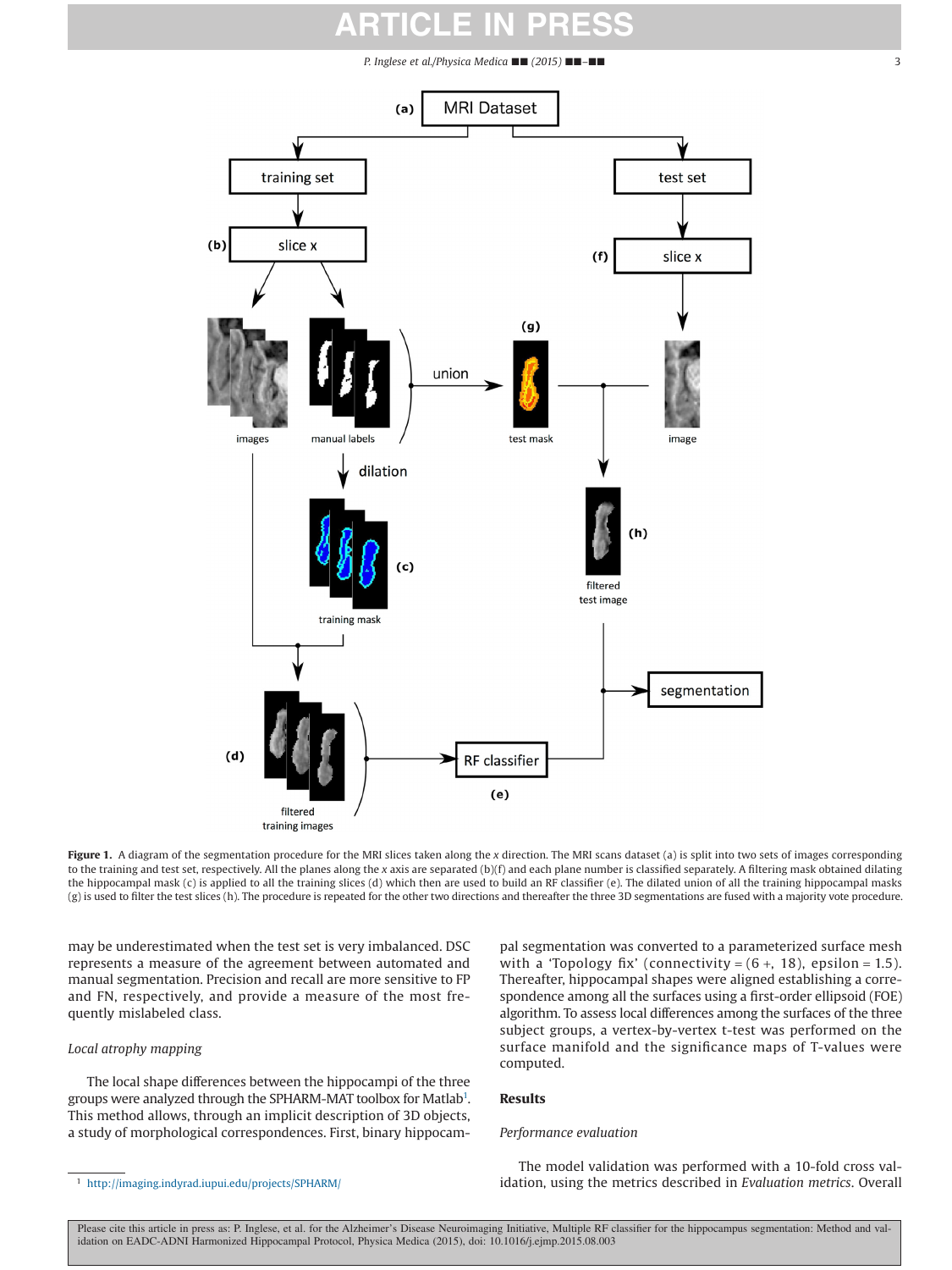#### <span id="page-3-0"></span>4 *P. Inglese et al./Physica Medica* ■■ *(2015)* ■■*–*■■

performance was assessed by averaging those metrics. Furthermore, a number of trees *t* of 150 and a minimum number of samples per leaf *l* of 5 gave the minimum out-of-bag error.

# *Training set properties*

Mean hippocampal percentage in the ROI was  $(3.1 \pm 0.1)$ %, therefore we expected classifiers to be biased toward the majority class, resulting in a poor detection capability. As a measure of the classifier's capability to correctly distinguish between classes, we used *accuracy on positive examples* (equivalent to recall) and *accuracy on negative examples*, also called *specificity*. In particular, we measured the *G-mean* score, defined as the *geometric mean* of the *recall* (see Eq. [3\)](#page-1-0) and *specificity*, which results to being poor when a classifier is biased toward one class,

$$
Specificity = \frac{TN}{FP + TN}
$$
 (5)

$$
G-mean = \sqrt{Recall \times Specificity}
$$
 (6)

# *Effects of imbalance on classifier performance*

The effect of class imbalance on classifier performance was evaluated by changing the parameter  $\delta$  of the filtering mask on the training slices from 1 to 7. In this way, training sets with different class ratios were considered. The filtering mask for the test set was dilated of 2 voxels to take into account the morphological variability among the hippocampi in the dataset.

The error rate and the DSC for different values of the training filter dilation parameter (Fig. 2) showed that the use of a small number of background voxels  $(\delta = 4)$  in the neighborhood region of the hippocampus can improve the segmentation accuracy.

We also compared the performance of the multiple RF with that of a single RF. In this case, the filtering mask was defined as the hippocampal region dilated by the same *δ* used in the classification sliceby-slice. The results in Table 1, where only metrics with  $\delta = 4$  are reported, show that the performance of multiple RFs was better than a single monolithic classifier. It is also evident (Table 1) that the proposed method performed better than the classifiers built slice-byslice along a single direction, confirming that the fusion of the three classifiers made it capable of correcting misclassified voxels to each





#### **Table 1**

Average metrics and standard deviations for left and right hemispheres of D1 (top)  $(\delta = 4)$  for the multiple classifier (*RF<sub>multi</sub>*), the single classifier (*RF<sub>single</sub>*), and the classifier built slice-by-slice along a single direction. Average metrics and standard deviations for D2 (bottom).

| Dataset D1            |                   |                 |                 |                 |  |  |
|-----------------------|-------------------|-----------------|-----------------|-----------------|--|--|
| Left hemisphere       |                   |                 |                 |                 |  |  |
| Method                | Error             | <b>DSC</b>      | Precision       | Recall          |  |  |
| $RF$ <sub>multi</sub> | $0.008 \pm 0.002$ | $0.87 \pm 0.03$ | $0.90 \pm 0.04$ | $0.85 \pm 0.05$ |  |  |
| $RF_{single}$         | $0.008 \pm 0.002$ | $0.86 \pm 0.03$ | $0.87 + 0.05$   | $0.86 \pm 0.04$ |  |  |
| $RF_x$                | $0.009 \pm 0.002$ | $0.86 \pm 0.03$ | $0.87 \pm 0.04$ | $0.85 \pm 0.04$ |  |  |
| $RF_v$                | $0.008 \pm 0.002$ | $0.86 + 0.03$   | $0.88 + 0.04$   | $0.85 + 0.05$   |  |  |
| $RF_{2}$              | $0.008 + 0.002$   | $0.86 + 0.03$   | $0.89 + 0.04$   | $0.84 + 0.05$   |  |  |
| Right hemisphere      |                   |                 |                 |                 |  |  |
| Method                | Error             | <b>DSC</b>      | Precision       | Recall          |  |  |
| $RF$ <sub>multi</sub> | $0.008 \pm 0.002$ | $0.87 \pm 0.04$ | $0.90 \pm 0.05$ | $0.84 \pm 0.06$ |  |  |
| $RF_{single}$         | $0.009 \pm 0.002$ | $0.85 \pm 0.04$ | $0.86 \pm 0.06$ | $0.85 \pm 0.06$ |  |  |
| $RF_x$                | $0.009 \pm 0.002$ | $0.85 \pm 0.04$ | $0.87 \pm 0.06$ | $0.84 \pm 0.06$ |  |  |
| $RF_v$                | $0.009 \pm 0.002$ | $0.85 \pm 0.04$ | $0.88 + 0.05$   | $0.84 \pm 0.07$ |  |  |
| $RF_z$                | $0.008 \pm 0.002$ | $0.86 \pm 0.04$ | $0.90 \pm 0.05$ | $0.83 \pm 0.07$ |  |  |
| Dataset D2            |                   |                 |                 |                 |  |  |
| Hemisphere            | Error             | <b>DSC</b>      | Precision       | Recall          |  |  |
| Left                  | $0.008 \pm 0.003$ | $0.86 \pm 0.04$ | $0.89 \pm 0.04$ | $0.85 \pm 0.06$ |  |  |
| Right                 | $0.009 \pm 0.004$ | $0.86 \pm 0.09$ | $0.88 \pm 0.07$ | $0.84 \pm 0.11$ |  |  |

other. The results achieved with our method are in line with the state-of-the-art, showing a DSC of  $(0.87 \pm 0.03)$  for the left hemisphere and  $(0.87 \pm 0.04)$  for the right hemisphere. Moreover, by this method we were able to improve the performance obtained in our previous work [\[15–17\],](#page-6-12) where we used a single RF classifier with an analogous filtering approach. However, in those studies, a different cohort was used and, in particular, all the scans were manually segmented with different protocol. Therefore, this comparison can be considered indicative of an improvement due to the combination of the proposed method and the HarP protocol.

As shown by the effects of the variation of the value of the dilation parameter on the *G-mean* (Table 2), classifiers were more prone to either negative or positive class depending on the class balance in the training set. It is worth noting that the most balanced classifier was obtained with  $\delta$  = 3, followed by  $\delta$  = 4, which corresponded to the best DSC. Also, it should be noticed that as the value of *δ* increases, despite the error and DSC curves showing a decrease in the performance, they do not vary much, confirming the redundancy of the information contained into the most external voxels. Applying FreeSurfer to the dataset we obtained a DSC of  $0.74 \pm 0.05$  for the left hemisphere and  $0.76 \pm 0.05$  for the right hemisphere, confirming that the presented method was able to outperform it.

# *Volumetric measure*

An additional aim of our study was the detection of significant differences of hippocampal volumes between NCs, MCIs, and ADs. The hippocampal volume was obtained by counting the number of

#### **Table 2**

Average accuracies on positive  $(a<sup>+</sup>)$  and negative  $(a<sup>-</sup>)$  examples, and G-mean score, and standard deviations for different values of *δ*. Only left hemisphere is reported here.

| δ | G-mean          | $a^{\scriptscriptstyle +}$ | $a^-$         |
|---|-----------------|----------------------------|---------------|
|   | $0.89 + 0.03$   | $0.92 \pm 0.03$            | $0.85 + 0.05$ |
| 2 | $0.91 + 0.02$   | $0.89 + 0.04$              | $0.93 + 0.04$ |
| 3 | $0.92 \pm 0.02$ | $0.86 + 0.04$              | $0.97 + 0.01$ |
| 4 | $0.91 + 0.03$   | $0.85 + 0.05$              |               |
| 5 | $0.91 + 0.03$   | $0.83 + 0.05$              | $0.99 + 0.01$ |
| 6 | $0.90 + 0.03$   | $0.82 + 0.06$              | $0.99 + 0.01$ |
| 7 | $0.89 + 0.04$   | $0.80 + 0.07$              | $0.99 + 0.01$ |
|   |                 |                            |               |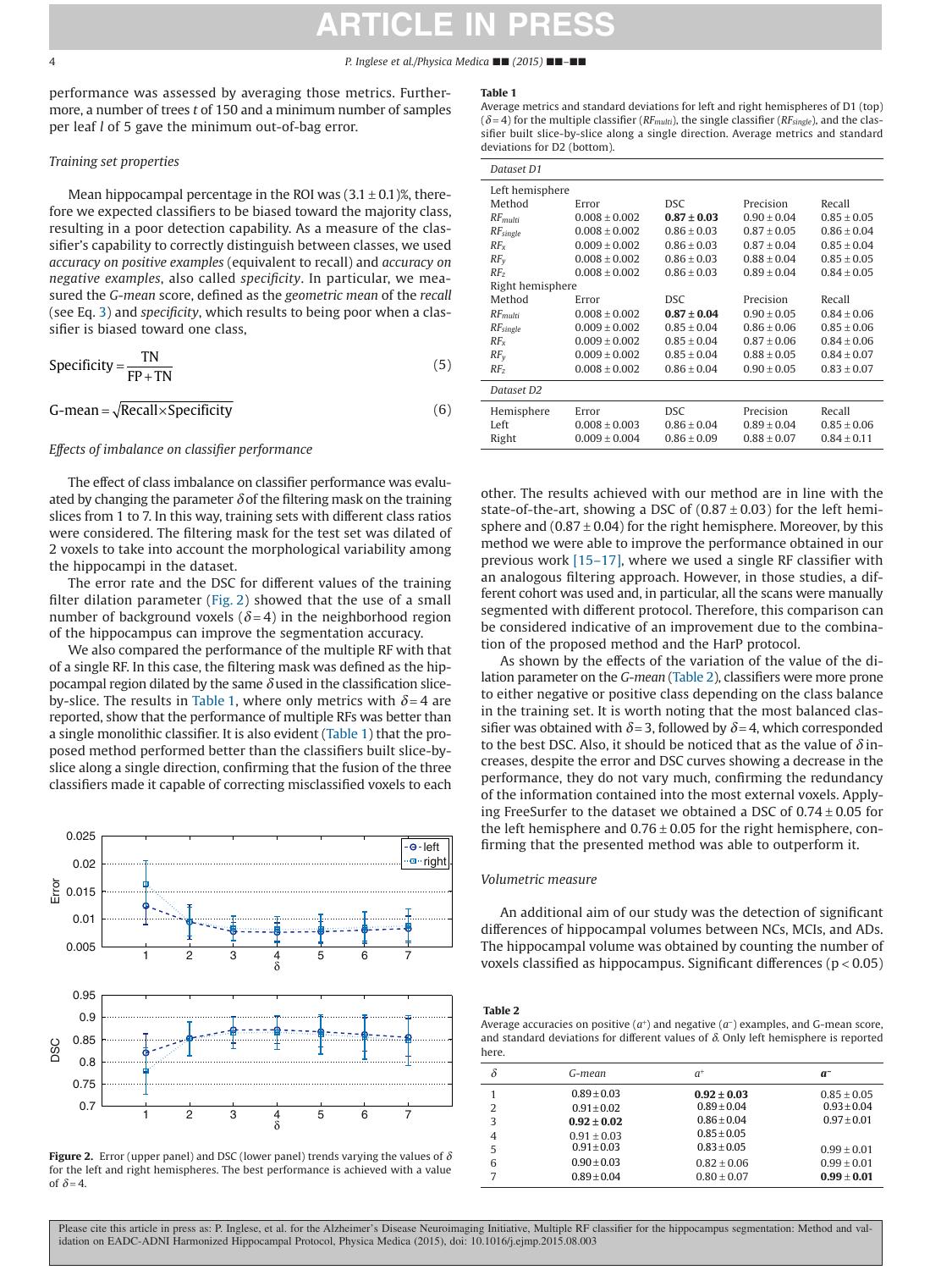#### *P. Inglese et al./Physica Medica* ■■ *(2015)* ■■*–*■■ 5



Figure 3. Box plot of the predicted volumes for the three subject groups.

among volumes of NC and MCI, and NC and AD subjects were confirmed with the paired analysis of variance using a one-way ANOVA (Fig. 3), in which p-values, corrected with Tukey–Kramer method, are reported in Table 3. However MCI volumes were not statistically different from those of ADs in the left hemisphere, whereas only the NCs and ADs were statistically different in the right hemisphere.

A comparison of the hippocampal shapes between the three groups was then performed through the SPHARM-MAT toolbox. In [Fig. 4,](#page-5-0) significant T-values ( $p < 0.05$ ) from a paired t-test between the positions of each vertex of the hippocampal surfaces of the three groups are reported.

# *Test on D2 dataset*

To assess the robustness of the presented method, the models built on the cohort D1 were applied on the external cohort D2. All the ROIs were subject to the same preprocessing steps applied to the D1 scans, and the final segmentation was defined by the majority

#### **Table 3**

Multiple comparisons between volumes of the three groups of subjects. In the second column the 95% confidence interval of the difference between the volumes of the two groups is shown, and in the third column the estimated mean volume differences are reported. In the fourth column the corrected p-values are reported.

| Left hemisphere           |                                                            |                          |                              |
|---------------------------|------------------------------------------------------------|--------------------------|------------------------------|
| Group difference          | 95% confidence<br>interval <sup>*</sup>                    | Estimated<br>mean        | p-value                      |
| NC/MCI<br>NC/AD<br>MCI/AD | [111.4, 1322.0]<br>[485.4, 1677.7]<br>$[-220.6, 950.3]$    | 716.7<br>1081.5<br>364.9 | 0.02<br>$2*10^{-4}$<br>0.294 |
| Right hemisphere          |                                                            |                          |                              |
| Group difference          | 95% confidence<br>interval*                                | Estimated<br>mean        | p-value                      |
| NC/MCI<br>NC/AD<br>MCI/AD | $[-120.1, 1040.7]$<br>[276.4, 1419.5]<br>$[-173.6, 949.0]$ | 460.3<br>848.0<br>387.7  | 0.143<br>0.002<br>0.223      |

<span id="page-4-0"></span>\* Lower and upper limits for 95% confidence intervals for the true mean difference.

voting among the 10 classifiers built with the 10-fold cross validation on D1. As shown in [Table 1,](#page-3-0) although the performance on D2 was slightly lower than that on D1, as one could expect, it remained comparable. This confirmed the reliability of the entire learning process made on D1.

### **Conclusion**

Hippocampal atrophy is an established biomarker for a number of neurodegenerative pathologies, such as the AD. Here we have proposed an algorithm based on the use of multiple RF classifiers, aimed to segment local portions of the hippocampus. Because of the complex morphological structure of subcortical regions, we have proposed a fusion approach, where the ROI is "seen" by the classifiers from different directions, in order to exploit local shape patterns. To reduce the class imbalance in the ROI, we introduced a filtering mask, modeled on the true hippocampal shapes. A study of the dilation parameter associated to this filter showed that only the voxels in the neighborhood of the hippocampus boundaries are necessary to achieve the best prediction accuracy and the most balanced classifier.

The effectiveness of our method was confirmed by comparing its performance with those of a single RF applied to the entire ROI, subject to the same filtering mask. Indeed, we could observe that the multiple classifiers performed better in both hemispheres. This can be justified by the fact that the multiple classifiers were designed to catch local patterns in contrast to a general model of the entire hippocampus as learned by the single classifier.

Using two datasets consisting of 50 subjects each divided into cohorts of Normal Controls, Mild Cognitive Impairment, and Alzheimer's Disease patients, we assessed the validity of our approach with a 10-fold cross validation. We obtained a DSC of 0.87 for the left and right hemispheres, results that are comparable to stateof-the-art [\[18\],](#page-6-13) and represented an improvement on our previous work [\[15–17\],](#page-6-12) where we used a single RF classifier with an analogous filtering approach. The classifier, when used on the second dataset, which was not involved during the training and tuning phase,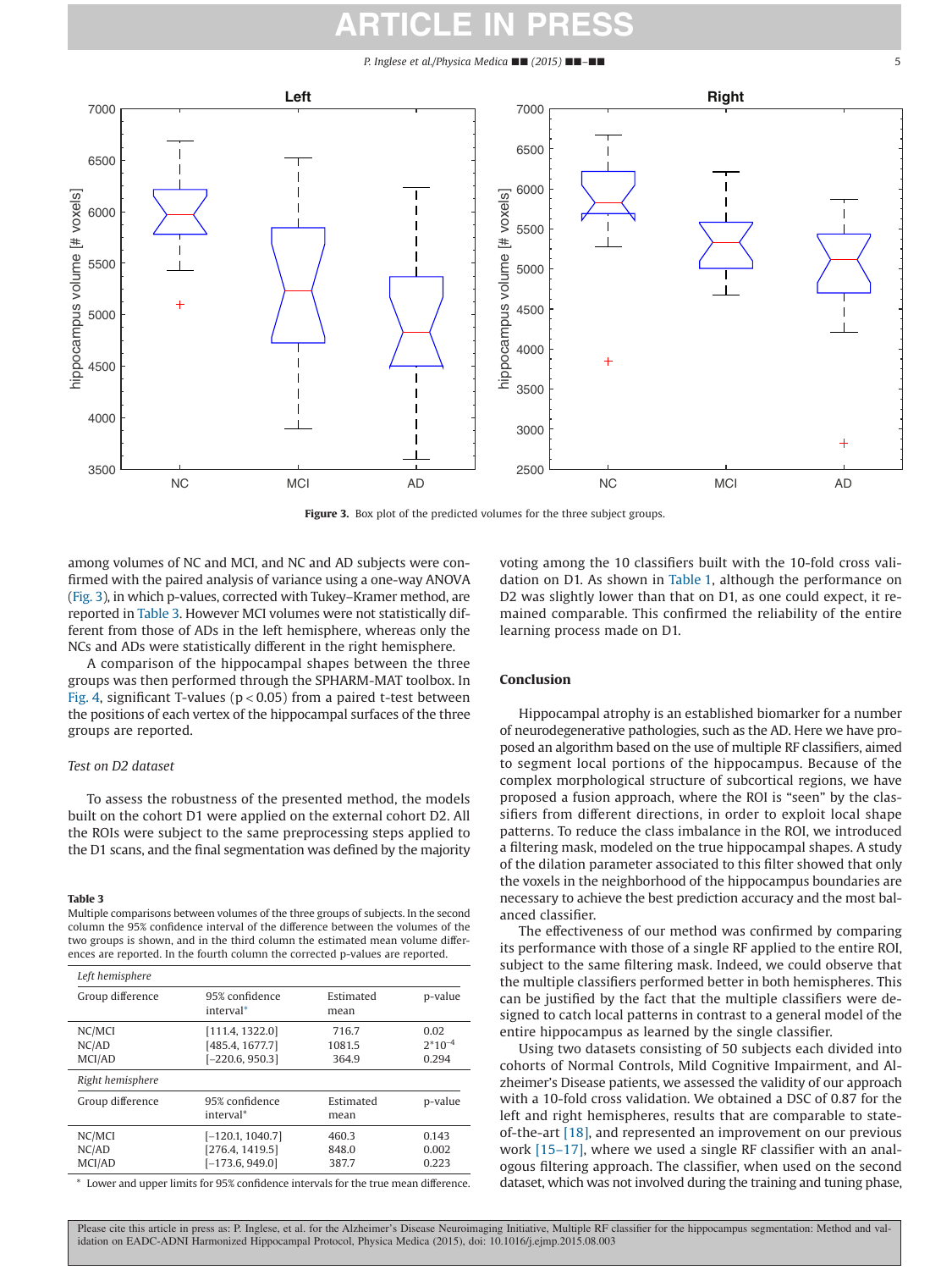<span id="page-5-0"></span>6 *P. Inglese et al./Physica Medica* ■■ *(2015)* ■■*–*■■



Figure 4. T-value color map is reported. Positive and negative T-values represent the outward and inward shape differences between the three groups of subjects.

showed comparable performance, with a slight, but expected, decreased DSC. Furthermore, the presented method was able to outperform FreeSurfer, which resulted in a DSC of  $0.74 \pm 0.05$  for the left hemisphere and  $0.76 \pm 0.05$  for the right hemisphere.

We also mapped the local differences between the shapes of the three groups' hippocampi. This analysis was intended sorely to confirm the reliability of the proposed method, since we used the raw p-values without multiple test corrections. However, it is interesting to notice that the deformations of the hippocampi obtained by the automated segmentation are consistent with those of [\[19,20\],](#page-6-14) where NCs and ADs are significantly different, whereas other paired tests do not show significant differences. Furthermore, the local atrophy of the bottom part of the tail and head of the hippocampus was consistent with those previous works.

Another advantage of the presented method relies on its scalability on large datasets, being a slice-by-slice classification followed by a fusion. Indeed, in a cluster environment, we were able to perform the entire classification in the time necessary for the classification of a single slice (about 5 minutes per cross validation round). On the other hand, the same task was performed by the